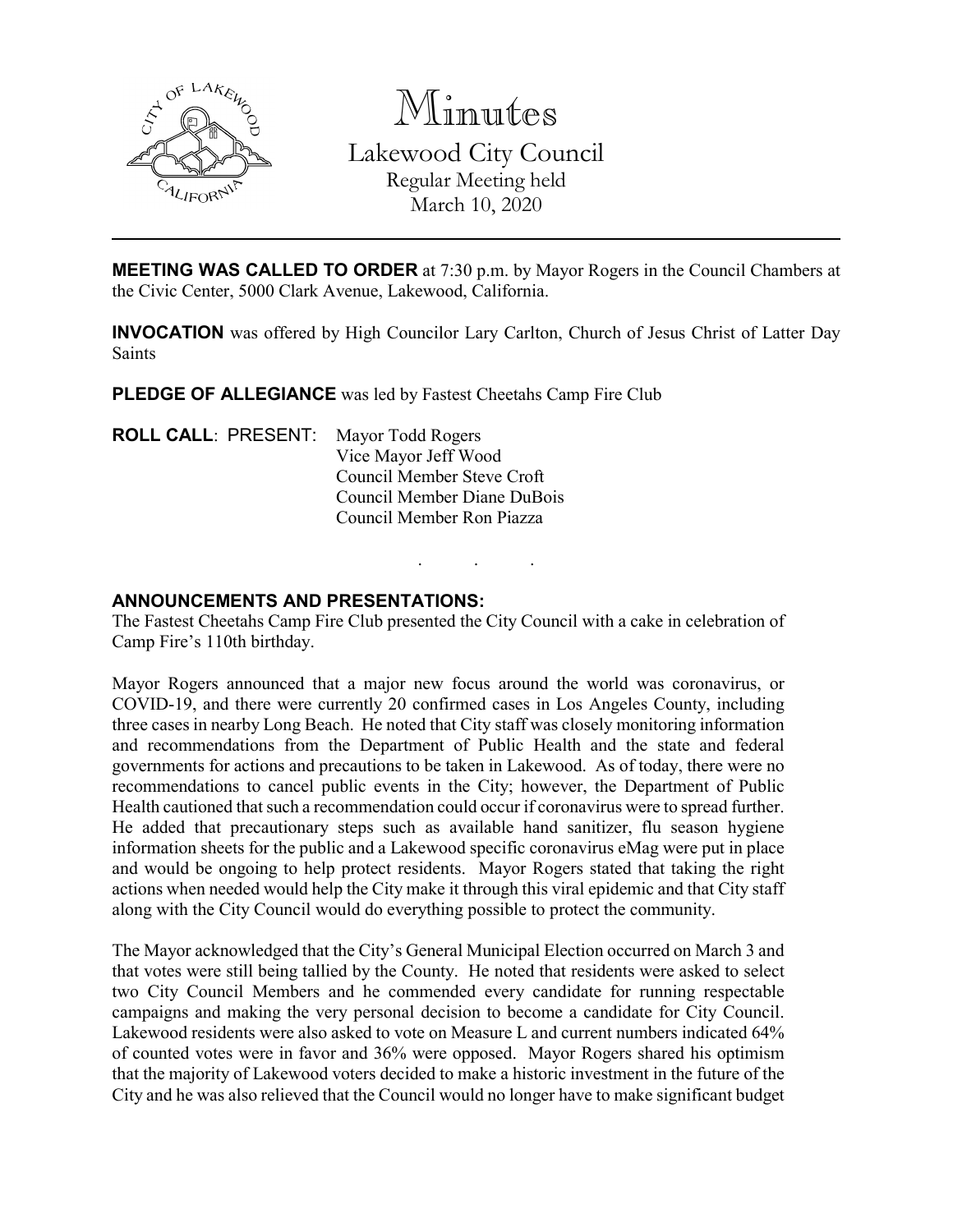City Council Minutes March 10, 2020 Page 2

# **ANNOUNCEMENTS AND PRESENTATIONS** - Continued

cuts. He assured residents who voted in opposition of the measure that their opinions were respected and noted that the Council would not have chosen to put a tax increase on the ballot unless it was absolutely necessary. He thanked residents for taking the time to vote and making their voices heard and asserted that the City would work to fulfill commitments that were made to residents based on their surveyed priorities whether or not Measure L passed.

Mayor Rogers announced that the meeting would be adjourned in memory of Leon Broussard IV, a young adult neighbor of his, who tragically passed away.

Vice Mayor Jeff Wood thanked Mayor Rogers, the City Manager, Deputy City Manager, and City staff for all of their efforts and time taken to reach out to the community and share information about Measure L and the City as a whole. He commended the Mayor for presenting a great opportunity to connect with residents at various public events such as Coffee with the Mayor and he was hopeful that future Mayors would continue the tradition.

### **ROUTINE ITEMS:**

VICE MAYOR WOOD MOVED AND COUNCIL MEMBER DUBOIS SECONDED TO APPROVE ROUTINE ITEMS 1 THROUGH 4.

. . .

- RI-1 Approval of Personnel Transactions
- RI-2 Approval of Registers of Demands

RI-3 Approval of Proposition A Transit Fund Exchange and Assignment Agreement with the City of West Hollywood

RI-4 Approval of Participant Agreement for the Los Angeles Region Imagery Acquisition Consortium 6 (LARIAC6)

UPON ROLL CALL VOTE, THE MOTION WAS APPROVED:

AYES: COUNCIL MEMBERS: Croft, DuBois, Wood, Piazza and Rogers NAYS: COUNCIL MEMBERS: None

## **1.1 • AWARD OF BID FOR PUBLIC WORKS PROJECT NO. 2015-4, DEL AMO & LAKEWOOD INTERSECTION IMPROVEMENTS**

. . .

Assistant Public Works Director Max Withrow gave a brief oral presentation based on the memorandum in the agenda packet and stated five bids had been received for Del Amo & Lakewood intersection improvements. The project consisted of constructing additional leftturn lanes in each direction, widening of the Lakewood Boulevard bridge, modifying traffic signals, landscaping, paving and other related work. The lowest responsible bid was received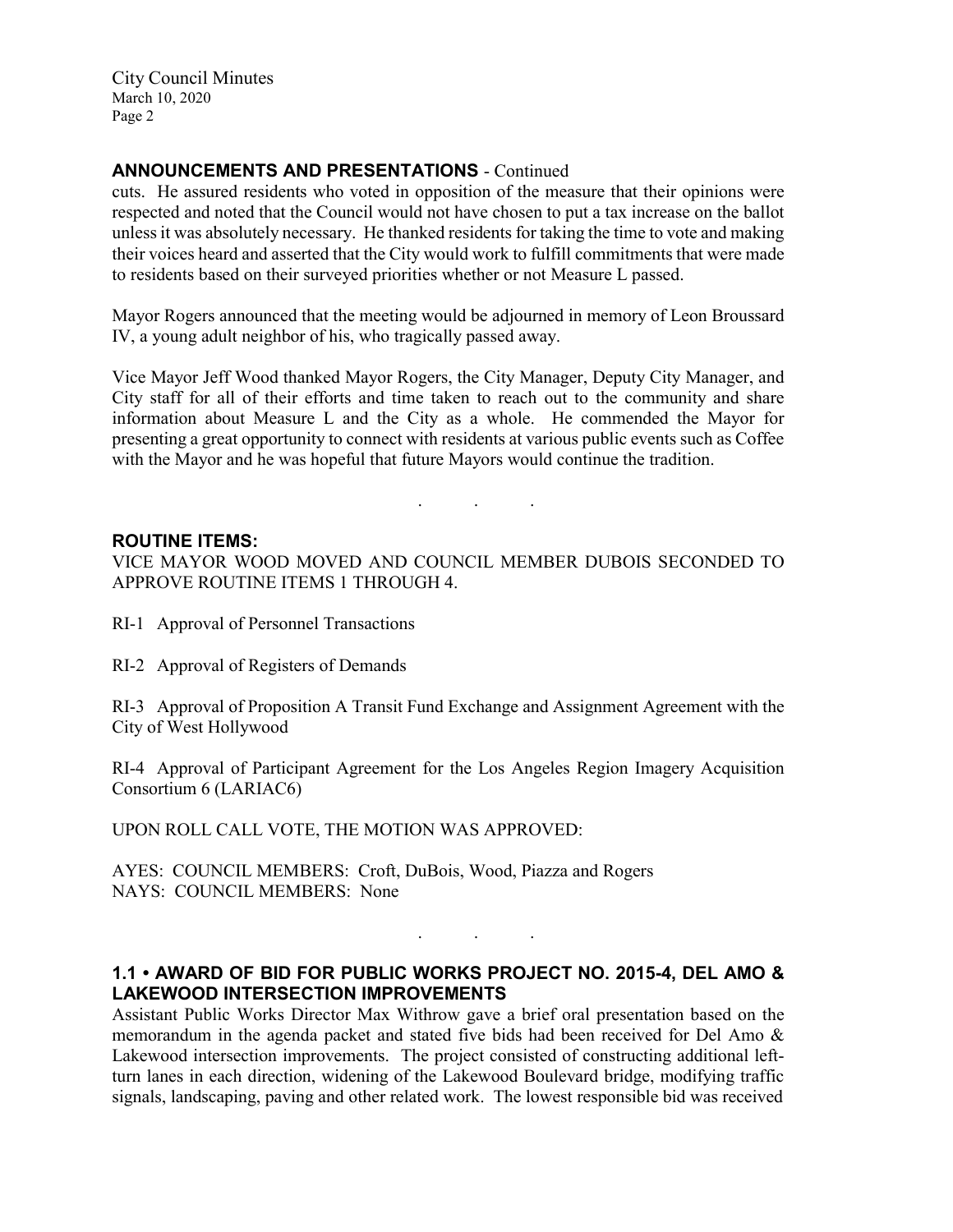# **1.1 • AWARD OF BID FOR PUBLIC WORKS PROJECT NO. 2015-4, DEL AMO & LAKEWOOD INTERSECTION IMPROVEMENTS** - Continued

from Los Angeles Engineering for \$4,422,604.40 and a previously approved funding agreement with Metro provided \$5,504,300 in regional Measure R funds for this project. Willdan Engineering submitted a proposal to provide construction management services for \$429,941 which only left \$67,370 for construction contingencies, equating to 1.5% of the construction contract amount. For a project of this size and complexity, a contingency of 10% to 15% was normally allocated and it was recommended that a contingency of \$500,000, or 11.3%, be made available through local Measure R funds. City Staff will then submit a request to Metro to obtain additional regional Measure R funds for the contingency costs. It was the recommendation of staff that the City Council award the contract to Los Angeles Engineering, in the amount of \$4,422,604.40; authorize staff to approve a cumulative total of contract change orders, as needed, not to exceed \$500,000; authorize temporary use of Local Measure R funds for construction contingency in an amount not to exceed \$500,000; authorize staff to execute Willdan's proposal to provide construction management services for an amount of \$429,941; and adopt the plans, specifications, and working details for the project.

Responding to inquiries from Council Member Croft, Mr. Withrow stated the contractor would begin the project by widening a portion of the road to use for space to set up equipment and noted that there would always be a traffic lane open in every direction. He assured that all lanes would be kept open during the busy holiday shopping season and the Public Information Office would be given information regarding time frames for lane closures so that residents could be made aware and adjust their driving routes accordingly.

Council Member DuBois shared her recollection of the early discussions of this project when she was on the Metro Board and was in favor of moving the project forward.

Mr. Withrow confirmed for Vice Mayor Wood that lane closures at this intersection would likely cause more traffic on streets such as Candlewood, Carson and South since motorists were likely to alternate routes. He clarified for Vice Mayor Wood that the project would continue during the holiday season and that all lanes would be open during that time. He also clarified that regional funds and not local funds would be used for this project since the intersection was identified as a "Hot Spot" by Metro and improving it would benefit the region.

Responding an inquiry from Mayor Rogers, Mr. Withrow stated that the impact from this project on the busy intersection during the holiday season would be kept a handle on just like projects in the past and City Manager Thaddeus McCormack assured that all lanes of travel would be open during the peak shopping season.

Mayor Rogers opened the public hearing at 7:57 p.m. and called for anyone in the audience wishing to address the City Council on this matter.

Mitchell Ramirez, Lakewood, requested information about the low bidder and their previous work. Mr. Withrow responded by stating that Los Angeles Engineering had not done work for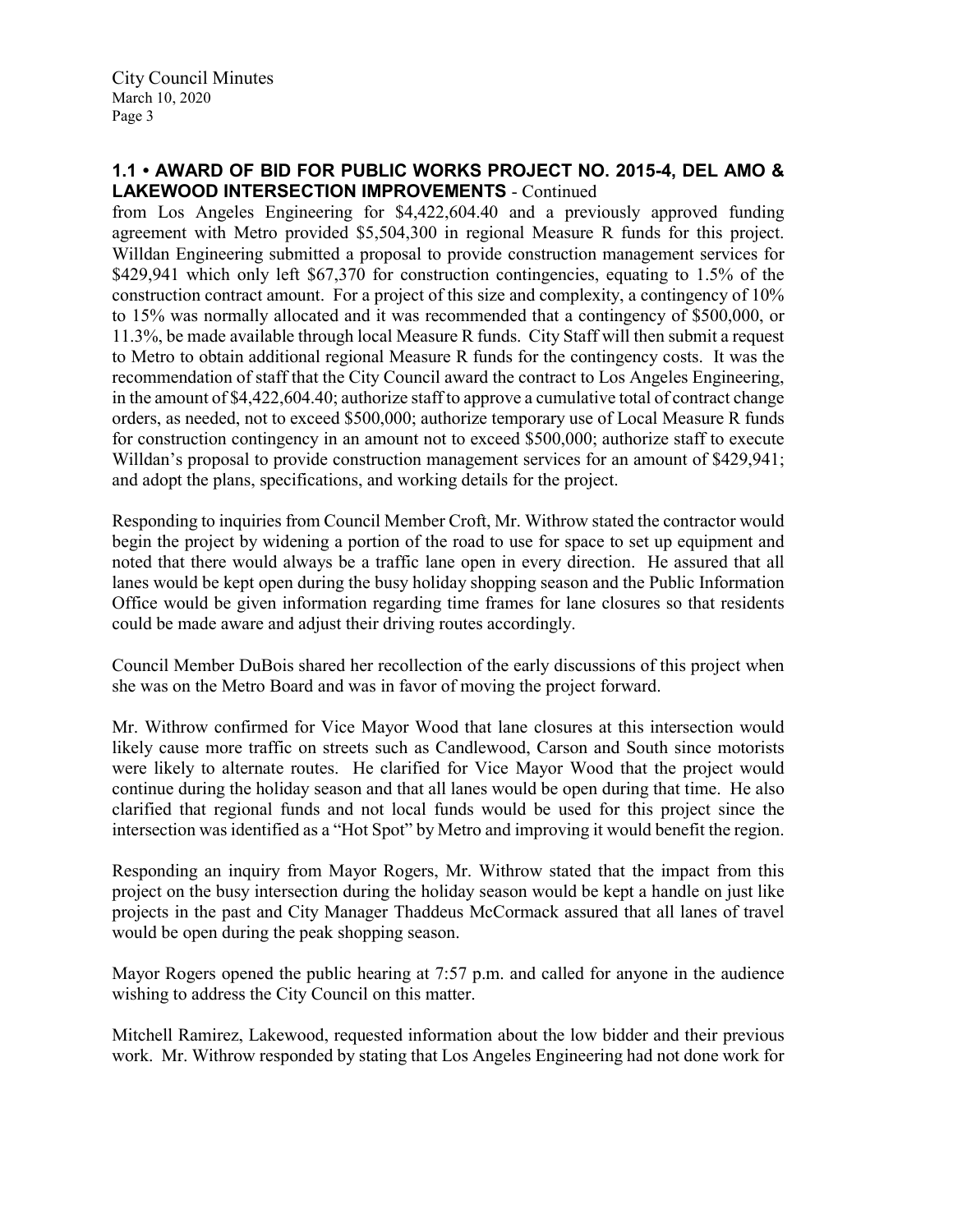## **1.1 • AWARD OF BID FOR PUBLIC WORKS PROJECT NO. 2015-4, DEL AMO & LAKEWOOD INTERSECTION IMPROVEMENTS** - Continued

the City before, however, their reference checks were satisfactory.

Mayor Rogers closed the public hearing at 7:59 p.m.

Council Member Piazza stated that he would abstain from voting on this item as he was an owner of a business located at this intersection.

COUNCIL MEMBER DUBOIS MOVED AND VICE MAYOR WOOD SECONDED TO APPROVE STAFF'S RECOMMENDATIONS. UPON ROLL CALL VOTE, THE MOTION WAS APPROVED:

AYES: COUNCIL MEMBERS: Croft, DuBois, Wood and Rogers NAYS: COUNCIL MEMBERS: None ABSTAIN: COUNCIL MEMBERS: Piazza

# **1.2 • AWARD OF BID FOR PUBLIC WORKS PROJECT NO. 2019-7, ADA DOOR IMPROVEMENTS TO THE EXISTING CENTRE AND CITY HALL**

. . .

The Assistant Director of Public Works gave a brief oral presentation based on the memorandum in the agenda packet and reported that one bid from Song N Sons General Construction Inc. for \$151,000 was submitted for the ADA door improvements to the existing Centre and City Hall. The bid amount was below the engineer's estimate for the project, however, the contractor had completed similar installations for various public facilities and their reference checks were all favorable. Staff believed a slightly larger contingency than normal of 20% would be appropriate for this project since there could be unforeseen conditions once demolition began. The specifications of the project required the contractor to complete 50% of the work with their own forces and staff requested that this requirement be waived since Song N Songs proposed 85% of the work be done by a door subcontractor and 15% by an electrical subcontractor. Song N Sons would be responsible for all supervision and compliance on the project. An appropriation of \$510,000 from the Capital Reserve for ADA Improvements was needed to complete the project and provide funding for ADA parking improvements at the Civic Center and park sites. It was the recommendation of staff that the City Council adopt the plans, specifications, and working details for the project; waive the requirement in the standard specifications that at least 50% of the work be done by the contractor's own employees; award the contract to Song N Sons General Construction Inc., in the amount of \$151,000; authorize staff to approve a cumulative total of change orders, as necessary, not to exceed \$30,200; and appropriate \$510,000 from the General Fund assigned fund balance – Capital Replacement and Repair.

Responding to inquiries from Vice Mayor Wood, Mr. Withrow confirmed that references for the contractor were satisfactory and the bid amount being below the engineer's estimate was not necessarily concerning since the City did not have much experience with this type of project and the contractor had completed this type of work before.